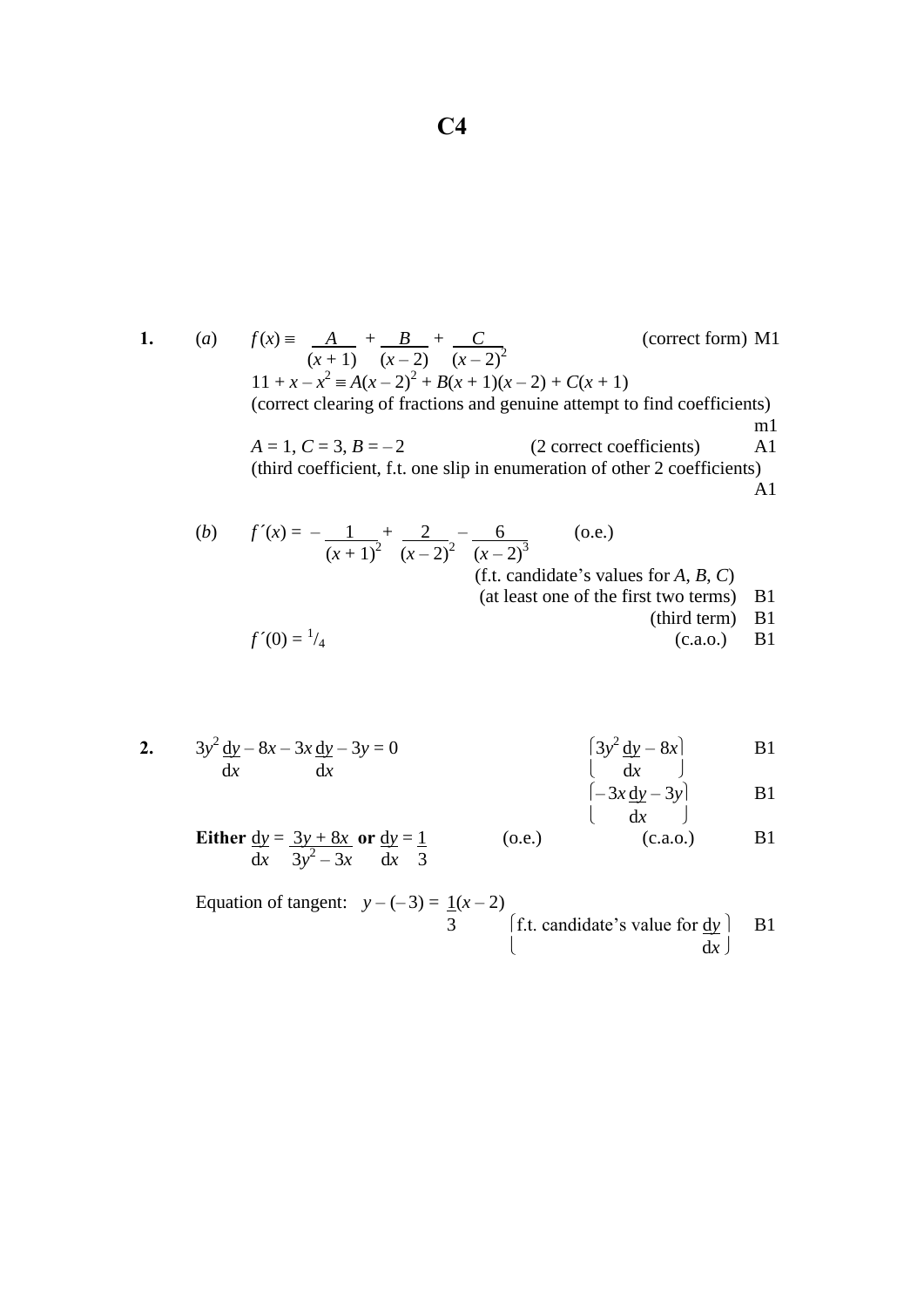| 3. | (a) | $4(1-2\sin^2\theta) = 1-2\sin\theta$ . (correct use of $\cos 2\theta = 1-2\sin^2\theta$ ) M1<br>An attempt to collect terms, form and solve quadratic equation<br>in sin $\theta$ , either by using the quadratic formula or by getting the<br>expression into the form $(a \sin \theta + b)(c \sin \theta + d)$ ,<br>with $a \times c$ = candidate's coefficient of $\sin^2 \theta$ |                                                                                                                                                                                                                                    |                                   |          |                |  |
|----|-----|--------------------------------------------------------------------------------------------------------------------------------------------------------------------------------------------------------------------------------------------------------------------------------------------------------------------------------------------------------------------------------------|------------------------------------------------------------------------------------------------------------------------------------------------------------------------------------------------------------------------------------|-----------------------------------|----------|----------------|--|
|    |     |                                                                                                                                                                                                                                                                                                                                                                                      | and $b \times d$ = candidate's constant                                                                                                                                                                                            |                                   |          | m1             |  |
|    |     | $8 \sin^2 \theta - 2 \sin \theta - 3 = 0 \Rightarrow (4 \sin \theta - 3)(2 \sin \theta + 1) = 0$                                                                                                                                                                                                                                                                                     |                                                                                                                                                                                                                                    |                                   |          |                |  |
|    |     |                                                                                                                                                                                                                                                                                                                                                                                      | $\Rightarrow$ sin $\theta = \frac{3}{4}$ , sin $\theta = -\frac{1}{2}$                                                                                                                                                             |                                   | (c.a.o.) | A1             |  |
|    |     |                                                                                                                                                                                                                                                                                                                                                                                      | $\theta = 48.59^{\circ}, 131.41^{\circ}$                                                                                                                                                                                           |                                   |          | B <sub>1</sub> |  |
|    |     |                                                                                                                                                                                                                                                                                                                                                                                      | $\theta = 210^{\circ}, 330^{\circ}$                                                                                                                                                                                                |                                   |          | <b>B1 B1</b>   |  |
|    |     |                                                                                                                                                                                                                                                                                                                                                                                      | Note: Subtract 1 mark for each additional root in range for each<br>branch, ignore roots outside range.<br>$\sin \theta = +, -,$ f.t. for 3 marks, $\sin \theta = -, -,$ f.t. for 2 marks<br>$\sin \theta = +, +,$ f.t. for 1 mark |                                   |          |                |  |
|    |     |                                                                                                                                                                                                                                                                                                                                                                                      |                                                                                                                                                                                                                                    |                                   |          |                |  |
|    | (b) | (i)                                                                                                                                                                                                                                                                                                                                                                                  | $R = 17$<br>Correctly expanding $\sin(x + \alpha)$ and using either 17 cos $\alpha = 8$<br>or 17 sin $\alpha$ = 15 or tan $\alpha$ = 15 to find $\alpha$                                                                           |                                   |          | B <sub>1</sub> |  |
|    |     |                                                                                                                                                                                                                                                                                                                                                                                      |                                                                                                                                                                                                                                    | 8                                 |          | M1             |  |
|    |     |                                                                                                                                                                                                                                                                                                                                                                                      | $\alpha = 61.93^{\circ}$                                                                                                                                                                                                           | (f.t. candidate's value for $R$ ) | (c.a.0)  | A <sub>1</sub> |  |
|    |     | (ii)                                                                                                                                                                                                                                                                                                                                                                                 | $\sin(x + \alpha) = 11$<br>17                                                                                                                                                                                                      | (f.t. candidate's value for $R$ ) |          | <b>B</b> 1     |  |
|    |     |                                                                                                                                                                                                                                                                                                                                                                                      | $x + 61.93^{\circ} = 40.32^{\circ}, 139.68^{\circ}, 400.32^{\circ},$                                                                                                                                                               | (at least one value on R.H.S.,    |          |                |  |

**4.**<sup>4</sup> Volume =  $\pi \int \left( \sqrt{x+5} \right)^2$  $dx$  B1  $\int_{3}^{3}$   $\sqrt{x}$ 

$$
\begin{cases}\n\sqrt{x} + \frac{5}{\sqrt{x}}\n\end{cases}^2 = \begin{cases}\nx + 10 + \frac{25}{x}\n\end{cases}
$$
\nB1  
\n
$$
\int [ax + b + c] dx = ax^2 + bx + c \ln x, \text{ where } c \neq 0 \text{ and at least one of } a, b \neq 0
$$

| \n $\begin{array}{r}\n \text{Let } b + b = \frac{ax}{b} + bx + c \text{ max}, \text{ where } c \neq 0 \text{ and at least one of } a, b \neq 0 \\ \text{Correct substitution of correct limits in candidate's integrated expression} \\ \text{If } \frac{ax^2}{b} + bx + c \text{ in } x, \text{ where } c \neq 0 \text{ and at least one of } a, b \neq 0\n \end{array}$ \n |
|------------------------------------------------------------------------------------------------------------------------------------------------------------------------------------------------------------------------------------------------------------------------------------------------------------------------------------------------------------------------------|
|------------------------------------------------------------------------------------------------------------------------------------------------------------------------------------------------------------------------------------------------------------------------------------------------------------------------------------------------------------------------------|

Volume = 
$$
65(.0059...)
$$
 (c.a.o.) A1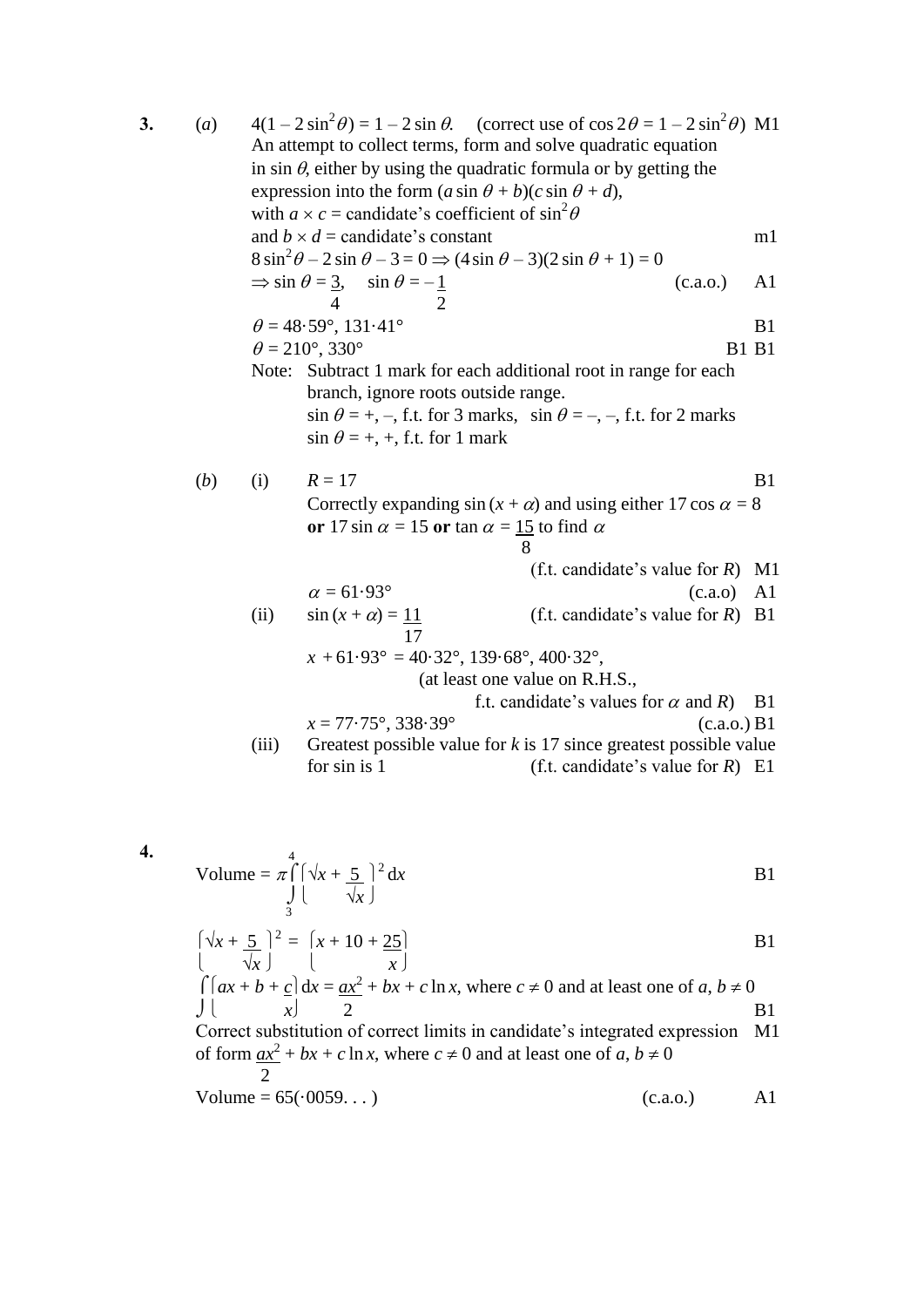5. 
$$
\left(1+\frac{x}{3}\right)^{-1/2} = 1 - \frac{x}{6} + \frac{x^2}{24}
$$
  $\left(1-\frac{x}{6}\right)$  B1  
\n $\left(\frac{x^2}{24}\right)$  B1  
\n $\left(\frac{x^2}{24}\right)$ 

$$
|x| < 3
$$
 or  $-3 < x < 3$   
\n $\left|\frac{16}{15}\right|^{-1/2} \approx 1 - \frac{1}{30} + \frac{1}{600}$   
\n $\sqrt{15} \approx \frac{581}{150}$  (f.t. candidate's coefficients) B1  
\n(c.a.o.) B1

| 6. | (a) | candidate's x-derivative = $2t$<br>candidate's y-derivative $= 2$<br>and use of | (at least one term correct)          |                |
|----|-----|---------------------------------------------------------------------------------|--------------------------------------|----------------|
|    |     | $\underline{dy}$ = candidate's y-derivative                                     |                                      | M1             |
|    |     | $dx$ candidate's <i>x</i> -derivative                                           |                                      |                |
|    |     | $\underline{dy} = 1$                                                            | $(0.e.)$ $(c.a.0.)$                  | A1             |
|    |     | $dx$ t                                                                          |                                      |                |
|    |     | Use of $\text{grad}_{normal} \times \text{grad}_{tangent} = -1$                 |                                      | m1             |
|    |     | Equation of normal at P: $y-2p = -p(x-p^2)$                                     |                                      |                |
|    |     |                                                                                 | (f.t. candidate's expression for dy) | ml             |
|    |     |                                                                                 |                                      | dx             |
|    |     | $y + px = p^3 + 2p$                                                             | (convincing)                         | (c.a.o.)<br>A1 |
|    | (b) | Substituting $x = 9$ , $y = 6$ in equation of normal<br>(i)                     |                                      | M1             |
|    |     | $p^3 - 7p - 6 = 0$                                                              | (convincing)                         | A1             |
|    |     | (ii) A correct method for solving $p^3 - 7p - 6 = 0$                            |                                      | M1             |
|    |     | $p=-1$                                                                          |                                      | A <sub>1</sub> |
|    |     | $p=-2$                                                                          |                                      | A1             |
|    |     | <i>P</i> is either $(1, -2)$ or $(4, -4)$                                       |                                      | (c.a.o.) A1    |
|    |     |                                                                                 |                                      |                |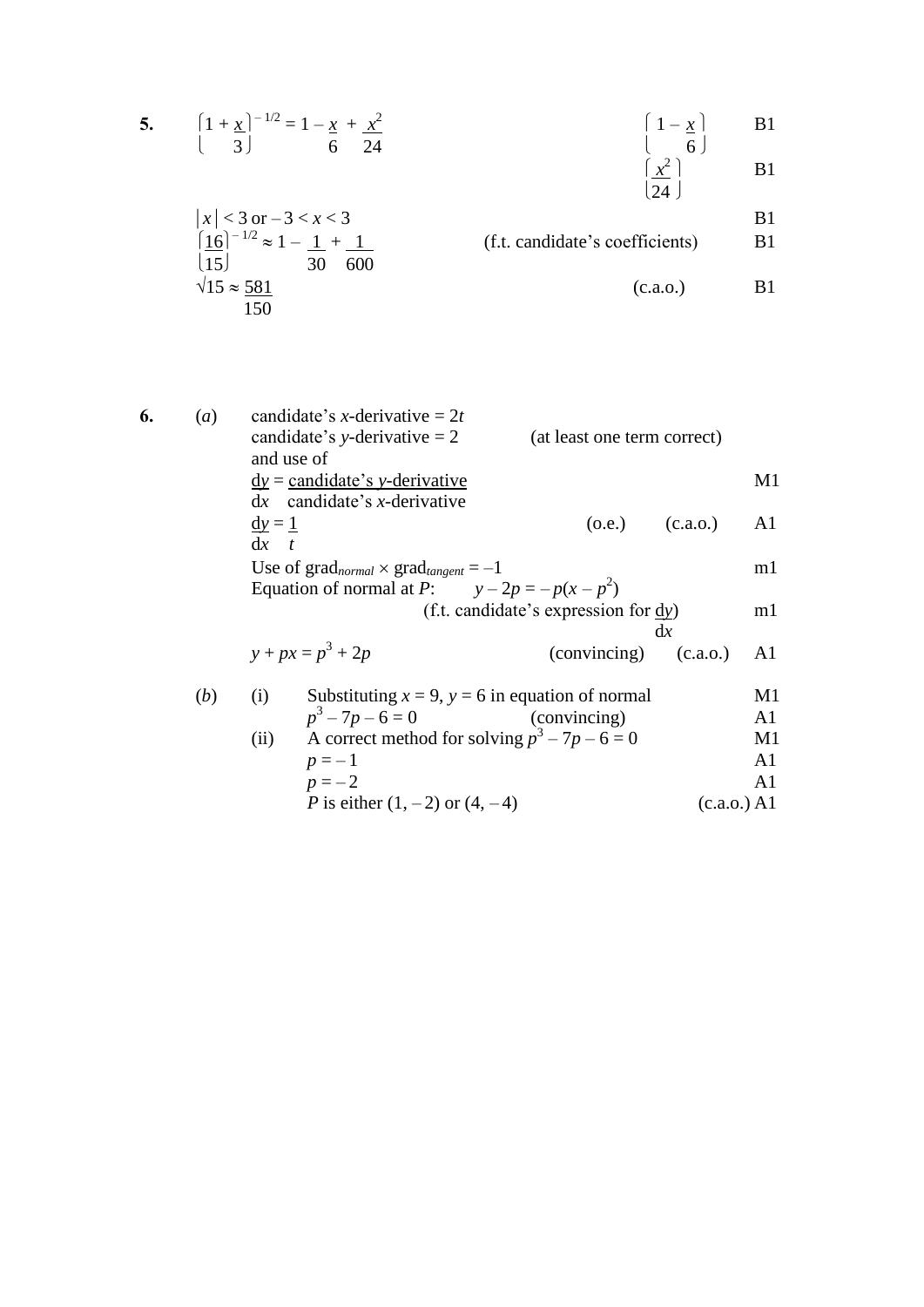7. (a) 
$$
u = x \Rightarrow du = dx
$$
 (o.e.)  
\t $dv = e^{-2x} dx \Rightarrow v = -\underline{1}e^{-2x}$  (o.e.)  
\t $B1$ 

$$
\int \frac{1}{2} x e^{-2x} dx = x \times -\frac{1}{2} e^{-2x} - \int -\frac{1}{2} e^{-2x} dx
$$

$$
\int_{x}^{a} x e^{-2x} dx = -\frac{1}{2} e^{-2x} - \frac{1}{4} e^{-2x} + c
$$
\n
$$
\int_{a}^{b} (c.a.o.) \quad A1
$$

(b) 
$$
\int \frac{1}{x(1+3\ln x)} dx = \int \frac{k}{u} du
$$
   
  $\int \frac{a}{u} du = a \ln u$    
 (k = <sup>1</sup>/<sub>3</sub> or 3) M1  
B1

$$
\int_{\frac{1}{1}}^{e} \frac{1}{x(1+3\ln x)} dx = k [\ln u]_{1}^{4} \text{ or } k[\ln(1+3\ln x)]_{1}^{e}
$$
 B1

$$
\int_{\frac{1}{1}}^{\frac{e}{1}} \frac{1}{x(1+3\ln x)} dx = 0.4621
$$
 (c.a.o.) A1

8. (a) 
$$
\frac{dV}{dt} = -kV^3
$$
 (where  $k > 0$ )  
B1

(b) 
$$
\int \frac{dV}{V^3} = -\int k dt
$$
 (o.e.)  

$$
\int \frac{dV}{V^2} = -\int k dt
$$

$$
-\frac{V^{-2}}{2} = -kt + c
$$

$$
V^{2} = \frac{7200}{7200kt + 1} = \frac{3600}{at + 1}
$$
 (convincing)  
where  $a = 7200k$ 

(c) Substituting 
$$
t = 2
$$
 and  $V = 50$  in expression for  $V^2$    
\n $a = 0.22$    
\nSubstituting  $V = 27$  in expression for  $V^2$  with candidate's value for a  
\n $t = 17.9$    
\n $(c.a.o)$    
\nA1   
\nA2   
\nA3   
\nA4   
\nA5   
\nA6   
\nA7   
\nA8   
\nA9   
\nA1   
\nA2   
\nA3   
\nA4   
\nA5   
\nA6   
\nA7   
\nA8   
\nA9   
\nA1   
\nA2   
\nA3   
\nA4   
\nA5   
\nA6   
\nA7   
\nA8   
\nA9   
\nA1   
\nA2   
\nB3   
\nB4   
\nB5   
\nB6   
\nB7   
\nB8   
\nB9   
\nB1   
\nB2   
\nB3   
\nB4   
\nB5   
\nB6   
\nB7   
\nB8   
\nB9   
\nB1   
\nB2   
\nB3   
\nB4   
\nB5   
\nB6   
\nB7   
\nB8   
\nB9   
\nB1   
\nB2   
\nB3   
\nB4   
\nB5   
\nB6   
\nB7   
\nB8   
\nB9   
\nB1   
\nB1   
\nB2   
\nB3   
\nB4   
\nB5   
\nB6   
\nB7   
\nB8   
\nB9   
\nB1   
\nB1   
\nB2   
\nB3   
\nB4   
\nB5   
\nB6   
\nB7   
\nB8   
\nB9   
\nB1   
\nB1   
\nB2   
\nB3   
\nB4   
\nB5   
\nB6   
\nB7   
\nB8   
\nB9   
\nB1   
\nB1   
\nB2   
\nB3   
\nB4   
\nB5   
\nB6   
\nB7   
\nB8   
\nB9   
\nB1   
\nB1   
\nB2   
\nB3   
\nB4   
\